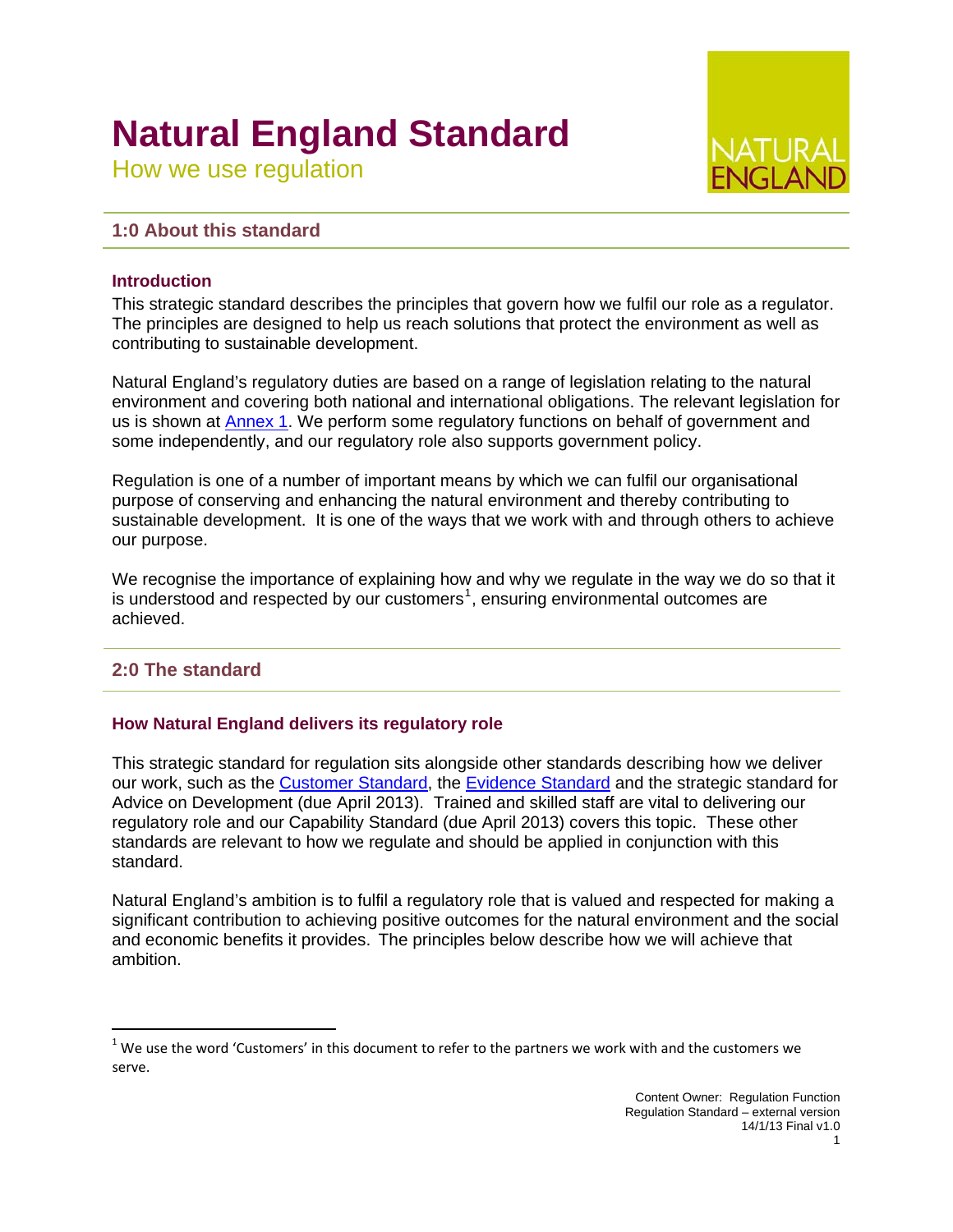Our customers are encouraged to request advice at the earliest opportunity. Experience tells us that the earlier our advice is sought, the greater the chance of finding a solution that is legallycompliant, timely and successful in delivering multiple benefits.

# **R1 When we regulate, we will apply the principles of the [Regulators' Compliance Code.](http://www.berr.gov.uk/files/file45019.pdf)**

# **a) Our actions will be risk-based, targeted and proportionate**

- We will use a risk-based approach to applying and prioritising our regulatory activity, including data and information collection, advice and support, inspections, enforcement and sanctions.
- Our approach will be based on all relevant evidence available to us. We will consider the likelihood of non-compliance and its impacts on environmental outcomes.
- We will put more emphasis on, and commit more resource to, the most high risk situations where our input will be most effective in achieving positive environmental outcomes.
- We will ensure that our regulatory approach provides value for money.
- We will be clear with those we work with about what the statutory requirements are.

# **b) Our decision-making will be consistent, transparent, timely and accountable**

- We will use consistent approaches, following operational standards and guidance where appropriate, so that our customers will have the confidence of knowing what to expect from us. This does not mean that our advice and decisions will always be the same, because the natural environment is variable and we need to reflect the circumstances of each case.
- We will operate with transparency; we will explain our decisions and the information we have used to make them, as appropriate to the circumstances<sup>[2](#page-1-0)</sup>.
- We will provide timely responses to our customers, ensuring we apply our [Customer](http://publications.naturalengland.org.uk/category/3769710)  [standard.](http://publications.naturalengland.org.uk/category/3769710)
- We will use quality management to ensure that our decisions are consistent and appropriate, as described by our Quality Management standard. This means that those we regulate can be confident that we are making the very best decisions that we can.
- We will take responsibility for the decisions we make, always acting within Natural England's agreed governance arrangements.

# **R2 Partnership working is important to us. It helps us to be more effective and optimize the benefits for people and the environment**

- We will work closely with our partners, including Government agencies, the Police and other regulators, to improve the integration of the regulatory role we provide.
- In some circumstances we may also involve others when we provide advice and make decisions, for example if they have evidence or specialist knowledge relevant to a case.
- Where we require the same information from a customer as another regulator we will consider sharing data $3$  where this is practicable, beneficial, cost effective and legally permissible.

<span id="page-1-0"></span> $2$  Subject to constraints in circumstances involving legal proceedings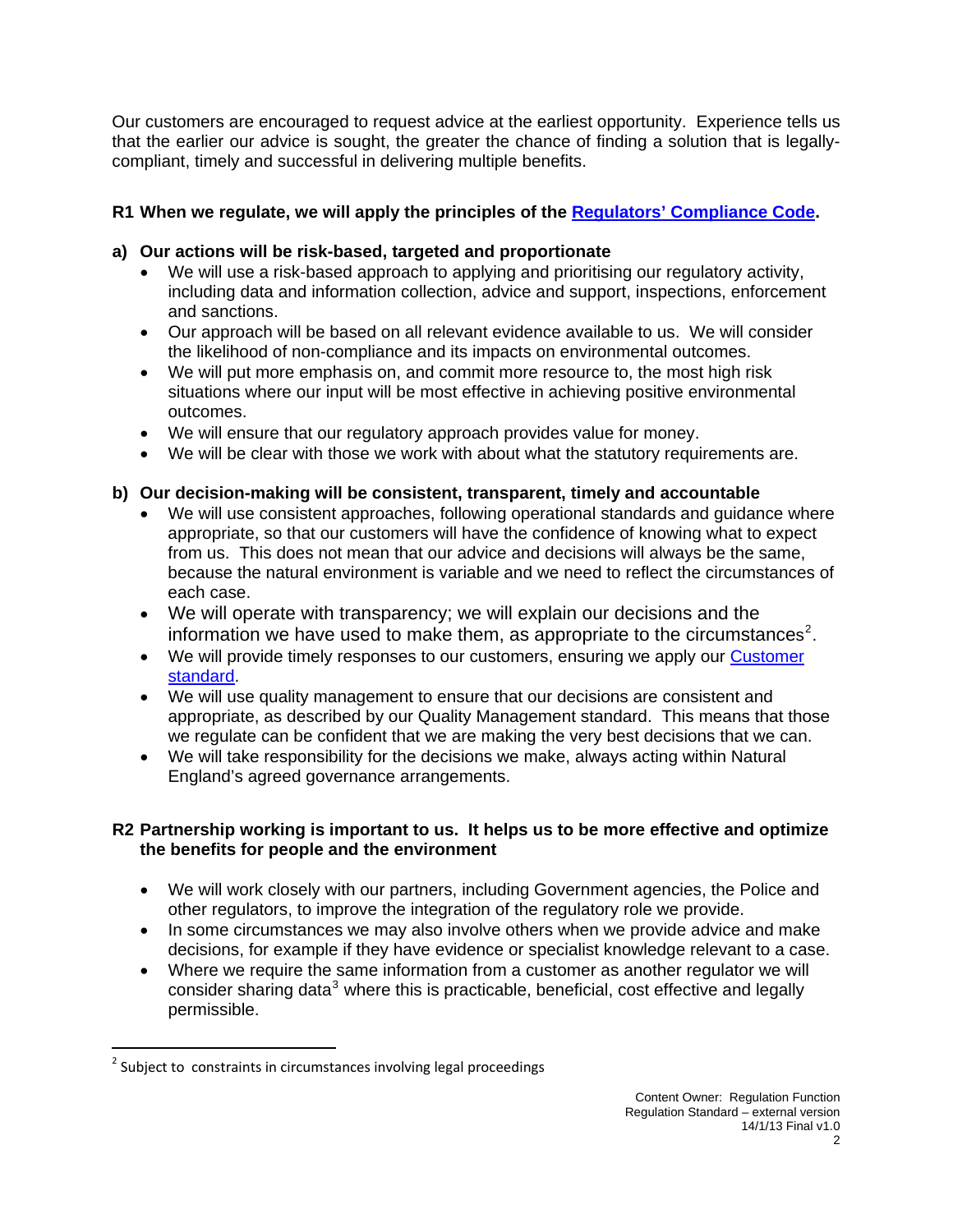• We will consult with our customers on our approach to regulation, particularly where we plan to make significant changes to our approach.

# **R3 When we regulate we will take account of sustainable development**

- Where our statutory duties allow us, we will consider the impact that our regulatory responsibilities may have on socio-economic progress, including the cost, effectiveness and fairness of our regulatory activity.
- We will deliver an approach which seeks to find solutions that meet both the regulatory requirements and the customer's needs.

# **R4 To regulate effectively we will carry out compliance checks**

Compliance-checking is an important activity and allows us to become aware of areas of concern. Our regulatory role includes checking compliance with consented activities and with licences or permits we have granted.

- Our greatest effort will be targeted to situations that we consider to be high-risk.
- Our focus will be on helping people to achieve compliance, recognising that the majority of people want to comply. We will provide general information and advice or guidance to make it easier for our customers to understand and meet their regulatory obligations.
- If breaches of the legislation have taken place, we will take the necessary and proportionate enforcement action, as specified in our Compliance and Enforcement standard.

## **R5 We will use enforcement and sanctions where necessary to achieve environmental outcomes**

- Enforcement is part of our regulatory role and we will be robust in its use where it is needed.
- If things go wrong we will also offer assistance, advice, incentives or practical action to get things back on track.
- Where we are considering enforcement action we will, where appropriate, discuss the circumstances with those suspected of a breach and take these into account when deciding on the best approach.
- We have access to a range of proportionate sanctions. Where we do decide to use a sanction we will use it to:
	- o aim to change the behaviour of the offender
	- o aim to eliminate any financial gain or benefit from non-compliance
	- $\circ$  be responsive and consider what is appropriate for the offender and the regulatory issue
	- o be proportionate to the nature of the offence and the harm caused

<u> 1989 - Johann Stein, marwolaethau a cyfeiliad y cyfeiliad a gynydd a gynydd a gynydd a gynydd a gynydd a gyn</u>

o aim to restore the situation to one of compliance, and

 $3$  Paying due regard to Data Protection legislation and requirements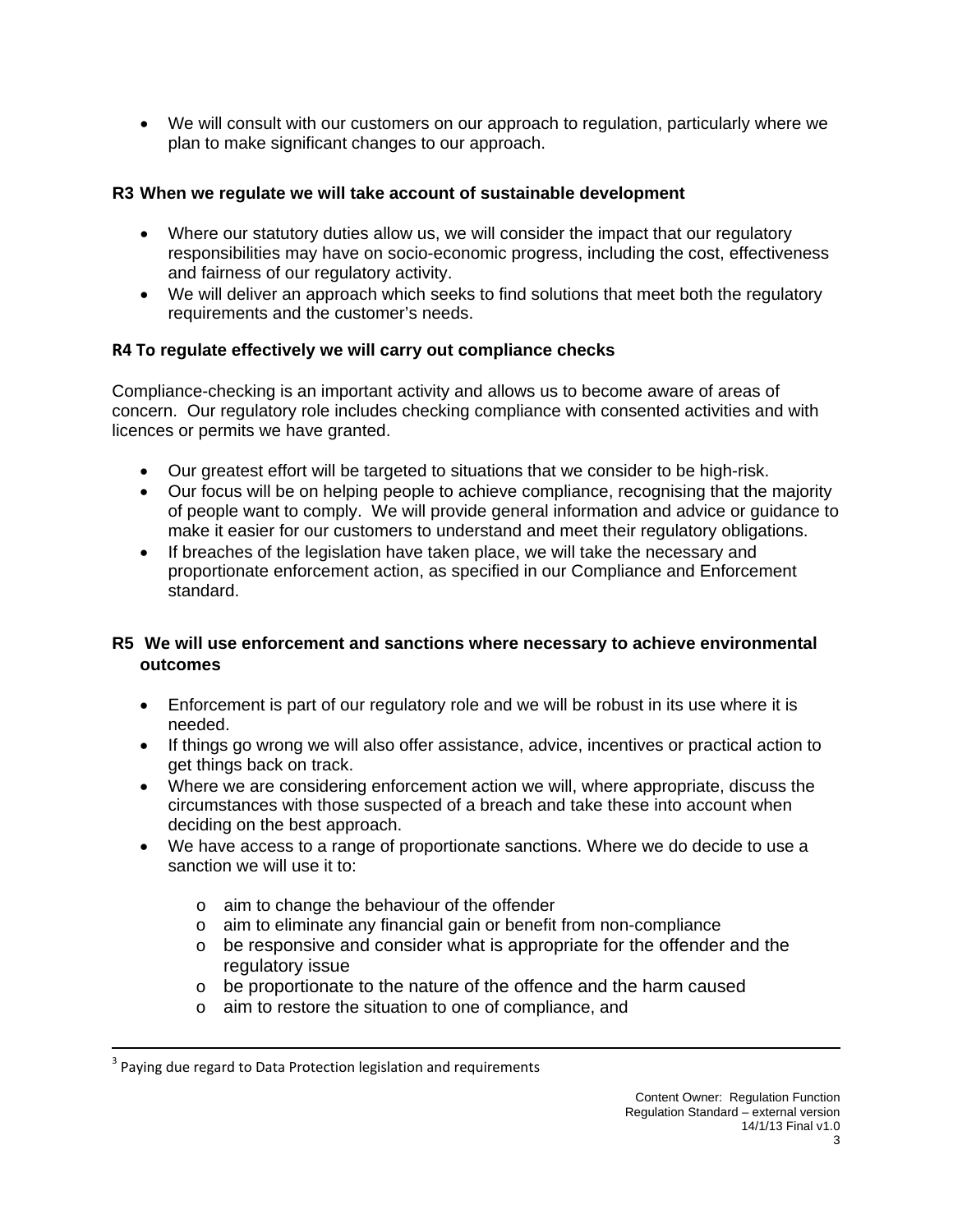- $\circ$  aim to deter future non-compliance<sup>[4](#page-3-0)</sup>.
- We will seek restoration where possible and appropriate to do so.
- We will explain any complaints and appeals options available.

<span id="page-3-0"></span>  $^4$  These principles from the Regulators' Compliance Code reflect the Macrory Review principles.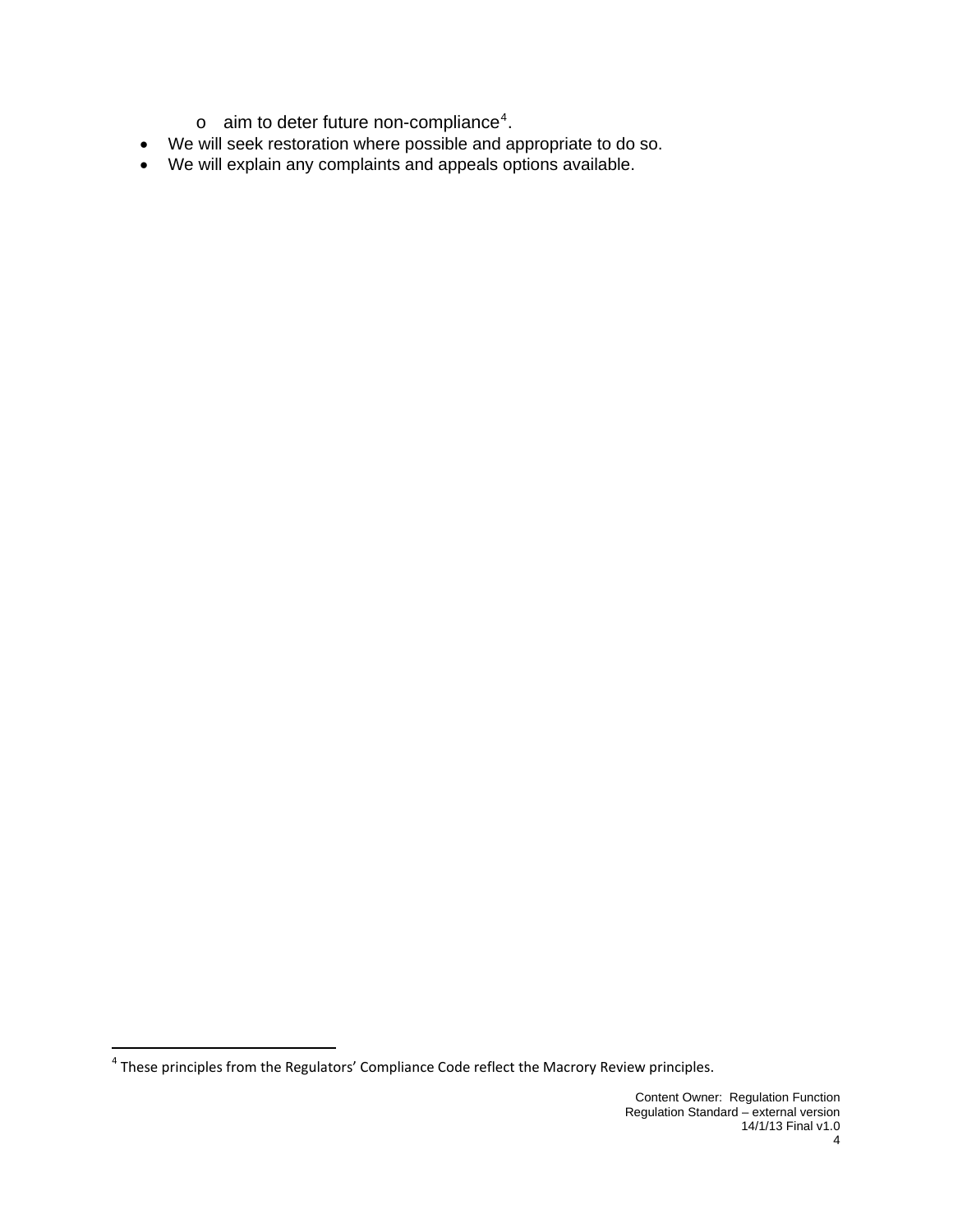# <span id="page-4-0"></span>**Annex 1: Summary table of Natural England's regulatory role**

| <b>What's our role?</b>                                                                                                                                                                                                                                                                                                                                                                                       | The legislation we work to                                                                                                                                                                                                                                                                                                                   |  |  |
|---------------------------------------------------------------------------------------------------------------------------------------------------------------------------------------------------------------------------------------------------------------------------------------------------------------------------------------------------------------------------------------------------------------|----------------------------------------------------------------------------------------------------------------------------------------------------------------------------------------------------------------------------------------------------------------------------------------------------------------------------------------------|--|--|
| Issuing consents, assents and advice for<br>activities on or affecting protected sites:<br>Sites of Special Scientific Interest (SSSIs),<br>Special Protected Areas (SPAs), Special<br>Areas of Conservation (SACs) and Ramsar<br>sites<br>Serving Management Schemes and Notices<br>in order to remedy lack of positive<br>management on SSSIs<br>Enforcement of offences committed on or<br>affecting SSSIs | Wildlife & Countryside Act 1981 (as<br>$\bullet$<br>amended)<br><b>Conservation of Habitats and Species</b><br>$\bullet$<br>Regulations 2010 (as amended)<br>NERC Act 2006<br>$\bullet$                                                                                                                                                      |  |  |
| Considering cases of environmental damage<br>in relation to terrestrial biodiversity; serving<br>prevention and remediation notices where<br>damage to biodiversity has occurred                                                                                                                                                                                                                              | Environmental Damage (Prevention and<br>$\bullet$<br>Remediation) Regulations 2009                                                                                                                                                                                                                                                           |  |  |
| Providing advice on wildlife management<br>and assessing applications for licences for<br>activities that would otherwise be illegal.<br>Includes non-native species releases and<br>reintroductions, prevention of damage to<br>property or spread of disease, disturbing or<br>moving protected species or destroying<br>habitat of protected species<br>Enforcement of licence breaches                    | <b>Conservation of Habitats and Species</b><br>$\bullet$<br>Regulations 2010<br>Wildlife & Countryside Act 1981<br>$\bullet$<br>Protection of Badgers Act 1992<br>$\bullet$<br>Deer Act 1991<br>$\bullet$<br><b>Conservation of Seals Act 1970</b><br>$\bullet$<br>Destructive Imported Animals Act 1932<br>$\bullet$<br>(all as amended)    |  |  |
| Investigating poisoning of wildlife from<br>٠<br>pesticides and helping to enforce against<br>pesticide offences                                                                                                                                                                                                                                                                                              | <b>Food and Environment Protection Act</b><br>$\bullet$<br>1985<br>Control of Pesticides Regulations 1986<br>$\bullet$<br><b>Biocidal Products Regulations 2001</b><br>$\bullet$<br><b>Plant Protection Products Regulations</b><br>$\bullet$<br>2011<br><b>Plant Protection Products (Sustainable</b><br>$\bullet$<br>Use) Regulations 2012 |  |  |
| <b>Screening Environmental Impact</b><br>Assessments and issuing consent or refusal,<br>investigating referred cases and issuing<br>enforcement notices                                                                                                                                                                                                                                                       | <b>Environmental Impact Assessment</b><br>$\bullet$<br>(Agriculture) (England) (No.2)<br>Regulations 2006                                                                                                                                                                                                                                    |  |  |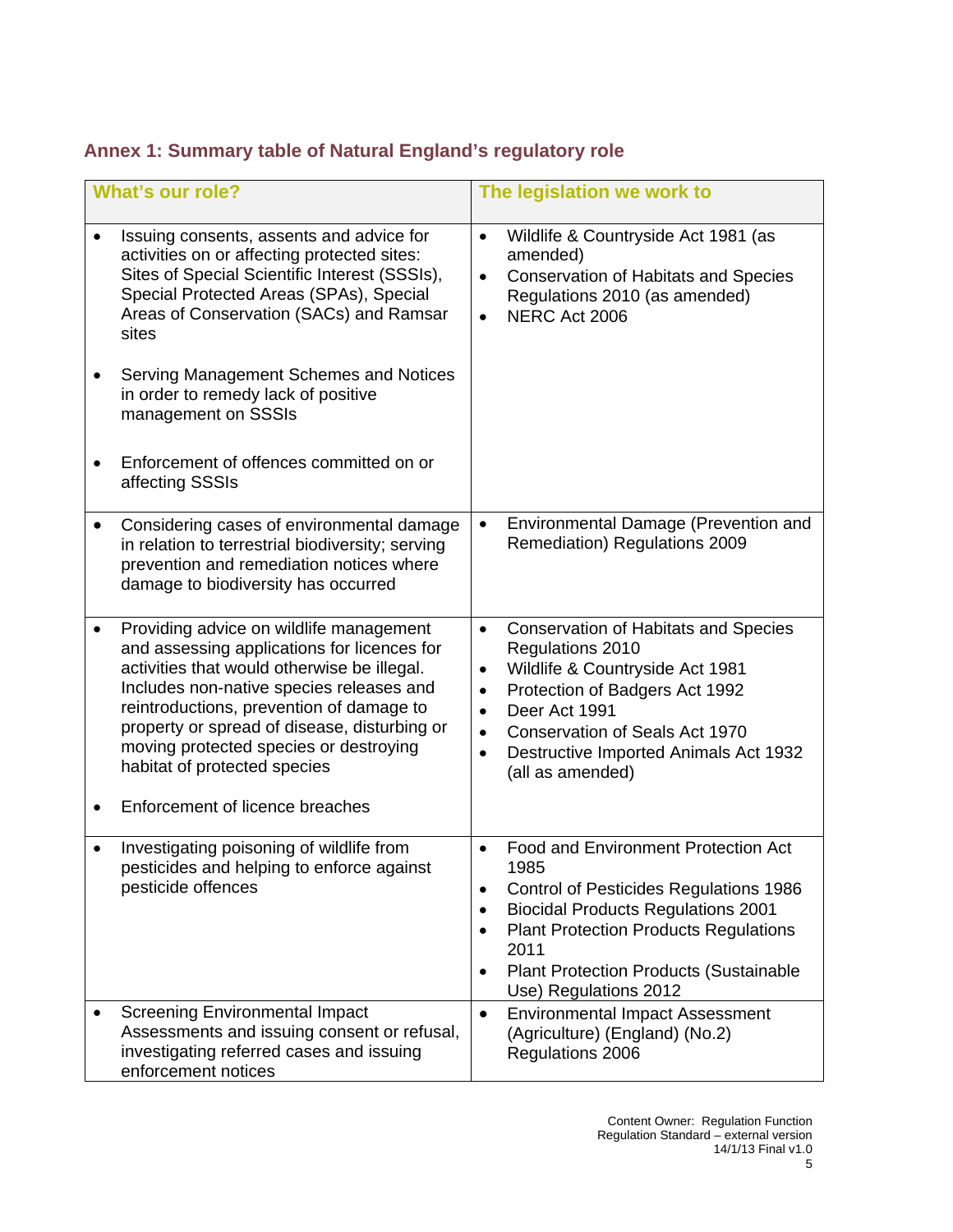| Granting licences to burn heather and grass<br>outside the burning season, enforcement of<br>breaches of the regulations                                                       | $\bullet$              | <b>Heather &amp; Grass Burning Regulations</b><br>2007                                                |
|--------------------------------------------------------------------------------------------------------------------------------------------------------------------------------|------------------------|-------------------------------------------------------------------------------------------------------|
| Resolution of complaints about injurious<br>weeds including, if necessary, exercising<br>powers to clear the weeds and recover the<br>costs                                    | $\bullet$              | Weeds Act 1959                                                                                        |
| Resolution of complaints about damage<br>caused by pest animals including, if<br>necessary, issuing enforcement notices to<br>take action to prevent further damage            | $\bullet$              | Pests Act 1954<br>Agriculture Act 1947                                                                |
| <b>Issuing Camping and Caravanning</b><br><b>Exemption Certificates</b>                                                                                                        | $\bullet$              | Caravan Sites and Control of<br>Development Act 1960 Public Health<br>Act 1936                        |
| Deciding where open access restrictions<br>should be put in place for purposes of land<br>management, safety, fire prevention, nature<br>conservation or heritage preservation | $\bullet$<br>$\bullet$ | Countryside and Rights of Way Act<br>2000<br>National Parks and Access to the<br>Countryside Act 1949 |
| Decadal review of maps of open country and<br>registered common land that contain access<br>rights                                                                             |                        |                                                                                                       |